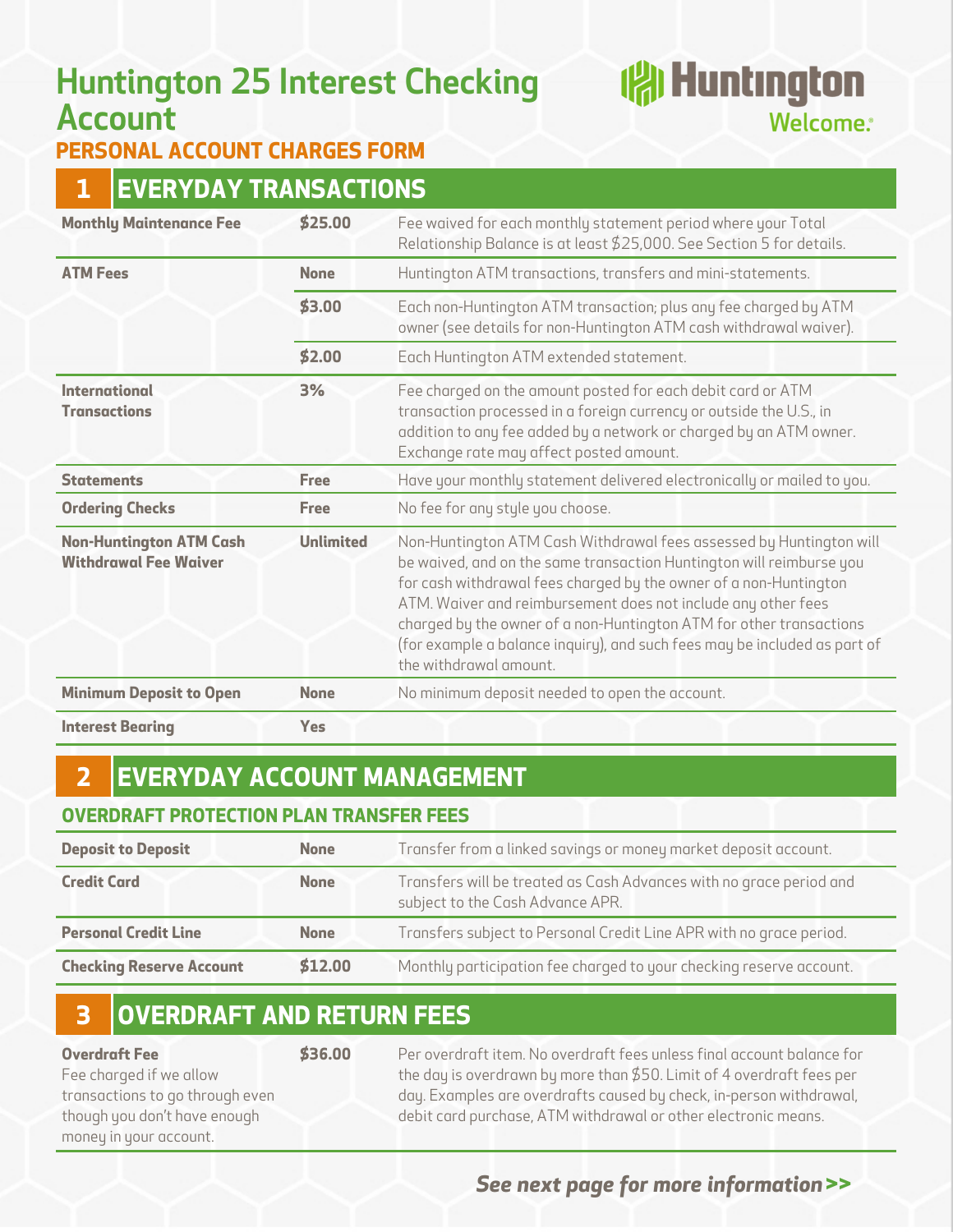## **3 OVERDRAFT AND RETURN FEES - CONTINUED**

| <b>Return Fee</b><br>Fee charged when you don't have<br>enough money in your account<br>and we return an item (for<br>example, a check is "bounced" or<br>a transaction is returned unpaid). | \$36.00 | Return Fee charged each time an item is not paid. Limit of 4 return fees<br>per day. Examples are return of checks or withdrawals by electronic<br>means. There is no fee for declined ATM or debit card authorizations.                                                                                                                                                                                                                  |
|----------------------------------------------------------------------------------------------------------------------------------------------------------------------------------------------|---------|-------------------------------------------------------------------------------------------------------------------------------------------------------------------------------------------------------------------------------------------------------------------------------------------------------------------------------------------------------------------------------------------------------------------------------------------|
| <b>Extended Overdraft Fee</b>                                                                                                                                                                | \$25.00 | If your account is overdrawn for five consecutive business days, we will<br>charge you a fee on the next business day (if your account is still<br>overdrawn), and then again on every fifth business day while your<br>account remains overdrawn, up to a maximum of four \$25 fees (or<br>\$100) during that time. There is no fee if your balance is overdrawn by<br>\$50 or less. Counts as being overdrawn when caused by any debit. |

*Remember, if we decide to waive a fee, the terms of the Account Documents will not change and we are not required to waive that fee again in the future.* 

**ATM & Debit Card Transactions:** We generally won't authorize ATM or debit card transactions when you don't have enough money available in your account unless you opt in to overdraft options for ATM and Debit card transactions. Learn more at [https://www.huntington.com/disclosures/REGEODDISCLOSURE.pd](https://www.huntington.com/disclosures/REGEODDISCLOSURE.pdf)f

See your Account Documents under "Special Rules for Pending Transactions" for an explanation of how ATM and debit card transactions impact when we charge Overdraft Fees or Return Fees.

Sometimes, even if you have opted out of ATM and Debit card transactions, those transactions may cause an overdraft in your account even if there is not enough money available. In that case, we will NOT charge an Overdraft Fee. As a result, you may incur more Overdraft Fees from us when you opt in to overdraft options for ATM and Debit cards.

**Other Types of Transactions:** You have the option to request that we pay or return check or ACH transactions when there is not enough money in your Account. This election is separate from your opt-in or opt-out choice for ATM and Debit card transactions.

#### **Remember, the decision to pay, return, or decline any transactions is at our discretion regardless of the elections you make.**

**24-Hour Grace ® :** 24-Hour Grace is available for Overdraft Fees and Return Fees. For 24-Hour Grace to apply to Overdraft Fees, on any business day that your account is overdrawn at the end of the day and you incur one or more Overdraft Fees, generally we will waive those Overdraft Fees if by midnight CT of the next business day: a) you deposit enough funds to cover all of the overdrafts and any other transactions that post to your account and b) your account is not overdrawn by more than \$50, except as explained below. Any deposit to cure the overdraft must be made before midnight CT at the end of that next business day. 24-Hour Grace does not apply to Extended Overdraft Fees.

For 24-Hour Grace to apply to Return Fees, on any business day that you do not have enough money in your account to cover a transaction and you incur a Return fee due to a returned item, such as a check, we will waive the Return Fee and pay the pending items if by midnight CT of the next business day: a) you deposit enough funds to cover the amount of the eligible returned items and any other transactions that post to your account and b) your account is not overdrawn by more than \$50. Because the items eligible to be returned is in our discretion, not all returned items will qualify for 24 Hour Grace. You can determine which items qualify for 24 Hour Grace on the business day in which you must make a deposit by logging into the online system or call us to understand what items are available for you to cure.

For you to take advantage of 24-Hour Grace, generally your deposit must be enough to cover all of the overdraft and eligible return items (except as explained below) from the previous business day PLUS any other transactions that will post that day. This is because the order in which we process transactions starts with your current day's activity and overdraft or eligible return items from the previous business day are usually processed later in the order. This is why you should remember to take into consideration transactions, such as checks or other debits, that may be posted to your account on the day you make the deposit that will affect the amount needed to take advantage of 24-Hour Grace. We are unaware of these transactions until they are presented to us for payment, and usually that is not until we finish processing after the end of that next business day. This means only you know all of your transactions that may affect the amount needed for 24-Hour Grace to apply.

#### *See next page for more information* **>>**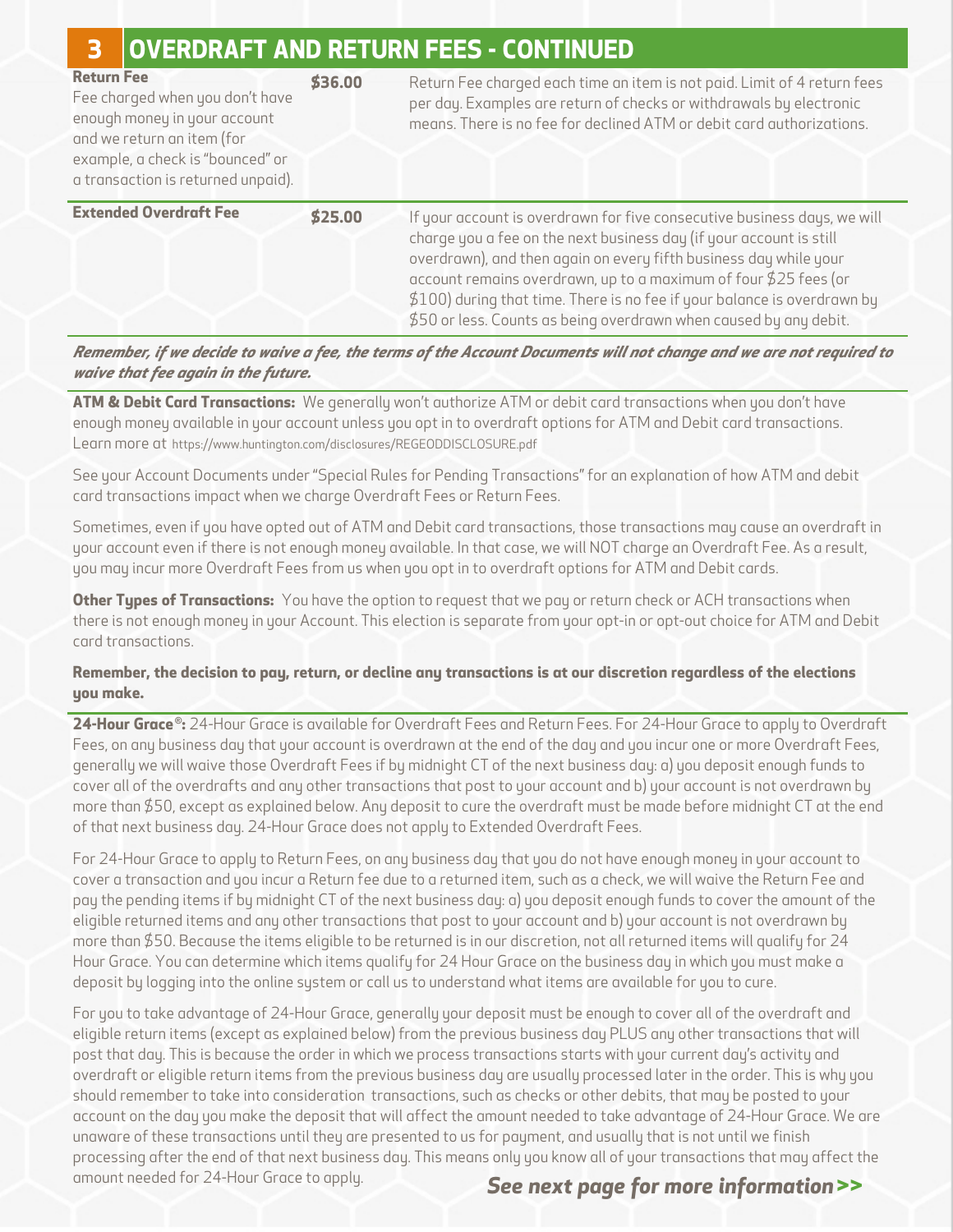# **3 OVERDRAFT AND RETURN FEES - CONTINUED**

A deposit that covers only part of the overdrafts or return items may not result in waiver of any fees. If you have overdraft items and returned items that are eligible for 24-Hour Grace, and you deposit funds to cure only the overdraft items (and not the return items), your Overdraft Fees will be waived, but you will be charged Return Fees. However, if you have overdraft items and returned items that are eligible for 24-Hour Grace, and you deposit enough funds to cure only the return items (and not the overdraft items), you will be charged Return Fees and Overdraft Fees and we will not pay your return items.

We may remove 24 Hour Grace from your account for unusual circumstances, such as fraud.

Please visit huntington.com/grace for further details about this service.

#### **TRANSACTION POSTING ORDER**

On Business Days, we post deposits and credits first, followed by specific categories of debits, which may include checks, ACH transactions, and electronic transactions (such as Debit Card and ATM transactions). Fees and interest (if any) are posted last. Within the specific categories of debits:

- We post electronic transactions in chronological order by using the date and time assigned to the transaction and that date and time could be in a different time zone from where you are conducting the transaction.
- We post checks in check number order, unless the check is cashed in the branch, in which case we post those checks first.
- We post other transactions in low-to-high order based on amount within their specific categories.

We try and post debit transactions in the order in which you spent your money. Because the transactions involved in posting order can vary from customer to customer, the description above is generally how we handle transaction posting order. However, we may change our transaction posting order at any time in our discretion without notice to you.

# **4 OTHER SERVICES FROM HUNTINGTON**

| <b>Stopping Payment</b>                                         | \$31.00 | Each request to stop a payment.                                                                                                                                                                                                   |
|-----------------------------------------------------------------|---------|-----------------------------------------------------------------------------------------------------------------------------------------------------------------------------------------------------------------------------------|
| <b>Foreign Currency Fee</b>                                     | \$8.00  | Fee for depositing or ordering foreign currency; exchange rates will apply.                                                                                                                                                       |
| <b>Return Deposit Item</b>                                      | \$10.00 | Each item you deposit that is rejected by another financial institution and<br>returned to us.                                                                                                                                    |
| <b>Expedited Delivery</b>                                       | \$25.00 | Fee for expedited delivery of your debit or ATM card.                                                                                                                                                                             |
| <b>Cashier Check</b>                                            | \$6.00  | Per check                                                                                                                                                                                                                         |
| <b>Wire Transfer - Internal</b>                                 | \$10.00 | Each outgoing wire from a Huntington account to a Huntington account.                                                                                                                                                             |
| <b>Wire Transfer - Domestic</b><br><b>Incoming</b>              | \$15.00 | Each Domestic Incoming Wire Transfer.                                                                                                                                                                                             |
| <b>Wire Transfer -</b><br><b>Foreign/International Incoming</b> | \$15.00 | Each Foreign/International Incoming Wire Transfer.                                                                                                                                                                                |
| <b>Wire Transfer - Domestic</b><br><b>Outgoing</b>              | \$25.00 | Each Domestic Outgoing Wire Transfer.                                                                                                                                                                                             |
| <b>Wire Transfer -</b><br><b>Foreign/International Outgoing</b> | \$75.00 | Each Foreign/International Outgoing Wire Transfer.                                                                                                                                                                                |
| <b>Image Statement</b>                                          | \$2.00  | Each periodic statement with images of cleared checks.                                                                                                                                                                            |
| <b>Document Copies</b>                                          | \$5.00  | Per request                                                                                                                                                                                                                       |
| <b>Garnishment</b>                                              | \$75.00 | Maximum amount that will be charged for processing a garnishment order.                                                                                                                                                           |
| <b>Dormant Account</b>                                          | \$5.00  | Per month charge if account is inactive for 12 months; waived if you have<br>at least a \$50 balance after adding all of your personal deposit account<br>balances with us or for minor accounts. Not charged for accounts in FL. |

### *See next page for more information* **>>**